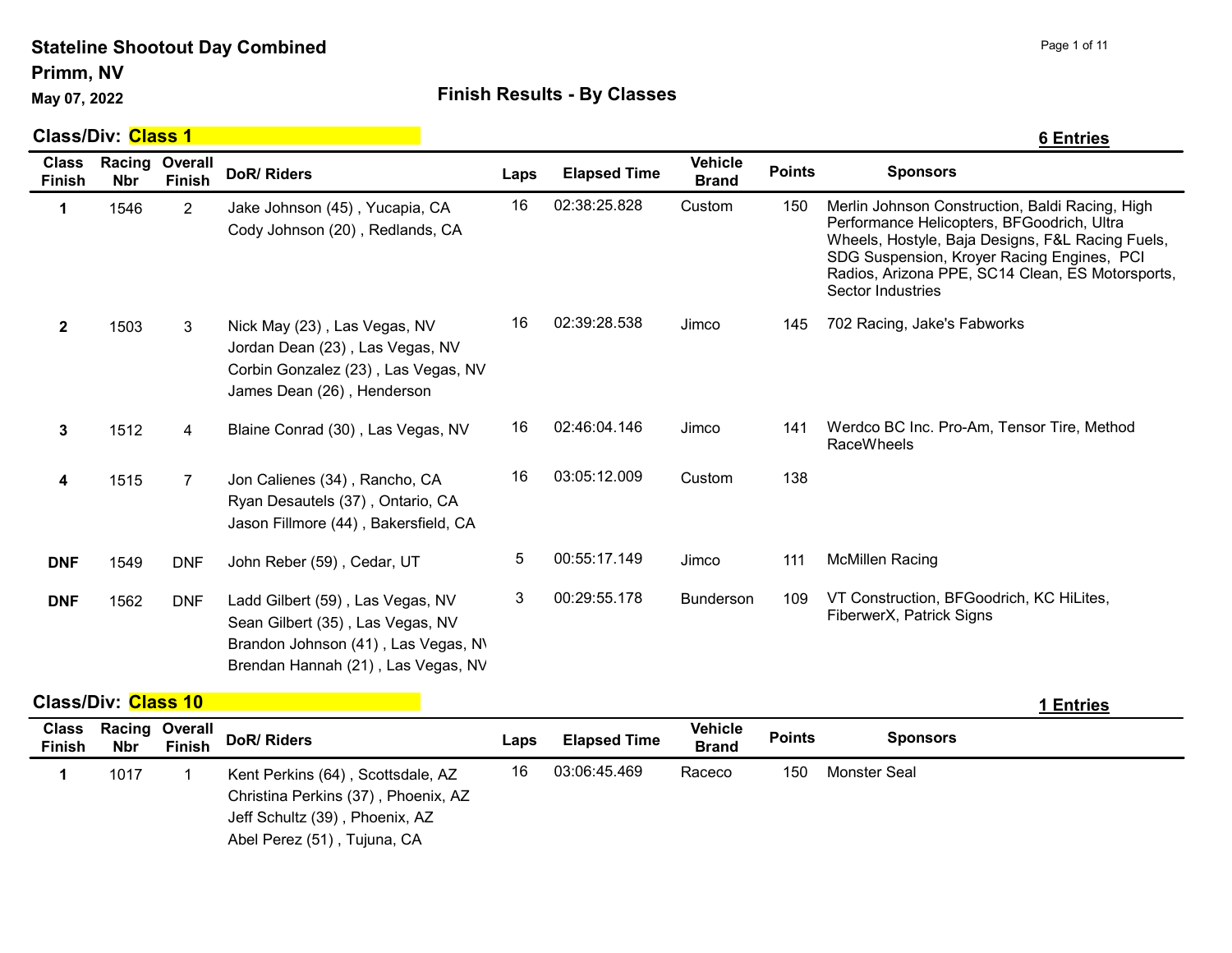Primm, NV

## May 07, 2022 **Accord Pay 10 Accord Point Contract Contract Contract Contract Contract Contract Contract Contract Contract Contract Contract Contract Contract Contract Contract Contract Contract Contract Contract Contract C**

|                               | <b>Class/Div: Class 11</b> |                          |                                                                                                                                             |      |                     |                                |               | 1 Entries                                                                                                                              |
|-------------------------------|----------------------------|--------------------------|---------------------------------------------------------------------------------------------------------------------------------------------|------|---------------------|--------------------------------|---------------|----------------------------------------------------------------------------------------------------------------------------------------|
| <b>Class</b><br><b>Finish</b> | Racing<br><b>Nbr</b>       | Overall<br><b>Finish</b> | <b>DoR/ Riders</b>                                                                                                                          | Laps | <b>Elapsed Time</b> | <b>Vehicle</b><br><b>Brand</b> | <b>Points</b> | <b>Sponsors</b>                                                                                                                        |
| <b>DNF</b>                    | 1148                       | <b>DNF</b>               | Eric. Driscoll (49), Las Vegas, NV<br>Jaegen Driscoll (19), Las Vegas, NV<br>Carson Driscoll (13), Las Vegas, NV                            | 8    | 02:04:39.398        | <b>VW</b>                      | 125           | Stonescapes                                                                                                                            |
|                               | Class/Div: Class 1450 8400 |                          |                                                                                                                                             |      |                     |                                |               | 1 Entries                                                                                                                              |
| <b>Class</b><br><b>Finish</b> | Racing<br><b>Nbr</b>       | Overall<br><b>Finish</b> | <b>DoR/ Riders</b>                                                                                                                          | Laps | <b>Elapsed Time</b> | <b>Vehicle</b><br><b>Brand</b> | <b>Points</b> | <b>Sponsors</b>                                                                                                                        |
| <b>DNF</b>                    | 1486                       | <b>DNF</b>               | Joseph Cammans (39), Warren, UT<br>Blaire Cammans (31), Warren, UT                                                                          | 9    | 01:46:36.837        | Toyota                         | 125           | US STeel Box and Cart Co, Undaunted Apparel,<br>Garage FAb, Toyo Tires, KC HiLites, Fox Shocks,<br>PCI Race Radios, Hammerdown_Offroad |
|                               | <b>Class/Div: Class 2</b>  |                          |                                                                                                                                             |      |                     |                                |               | <b>3 Entries</b>                                                                                                                       |
| <b>Class</b><br><b>Finish</b> | Racing<br><b>Nbr</b>       | Overall<br><b>Finish</b> | <b>DoR/ Riders</b>                                                                                                                          | Laps | <b>Elapsed Time</b> | <b>Vehicle</b><br><b>Brand</b> | <b>Points</b> | <b>Sponsors</b>                                                                                                                        |
| 1                             | 2082                       | $\overline{7}$           | Robert Williams (59), San Bernadino,<br>Matt Rodriguez (31), Riverside, CA                                                                  | 16   | 03:35:18.048        | Ford                           | 150           | Underground Manholes, Torco USA, GG Lighting,<br>Miller Race Works, Dirt Designs, McQueen Fiber<br>Glass, Superior Media Company       |
| <b>DNF</b>                    | 2010                       | <b>DNF</b>               | Kameron Wells (32), Henderson, NV<br>Derrick Low (34), Henderson, NV                                                                        | 12   | 02:33:31.935        | Ford                           | 120           |                                                                                                                                        |
| <b>DNF</b>                    | 2006                       | <b>DNF</b>               | Andrew Becerra (34), Corona, CA<br>Cesar Becerra (31), West Covina, CA<br>Sammy Carrillo (28), Corona, CA                                   | 6    | 01:18:17.874        | Ford                           | 116           | Mason Motorsports, Becerra Race & Design,<br>Impress Stage One, Elite Truck & RV, Maurice<br>Drivetrain Technologies, JP Arms          |
|                               | <b>Class/Div: Class 5</b>  |                          |                                                                                                                                             |      |                     |                                |               | 1 Entries                                                                                                                              |
| <b>Class</b><br><b>Finish</b> | Racing<br><b>Nbr</b>       | Overall<br><b>Finish</b> | <b>DoR/Riders</b>                                                                                                                           | Laps | <b>Elapsed Time</b> | <b>Vehicle</b><br><b>Brand</b> | <b>Points</b> | <b>Sponsors</b>                                                                                                                        |
| 1                             | 5003                       | 3                        | Mavrick Gaunt (27), Torrance, CA<br>Chasen Gaunt (25), Torrance, CA<br>Taylor Grabow (27), Torrance, CA<br>Cami Hara (27), Palos Verdas, CA | 16   | 03:12:18.502        | Custom                         | 150           | Baja Jerky                                                                                                                             |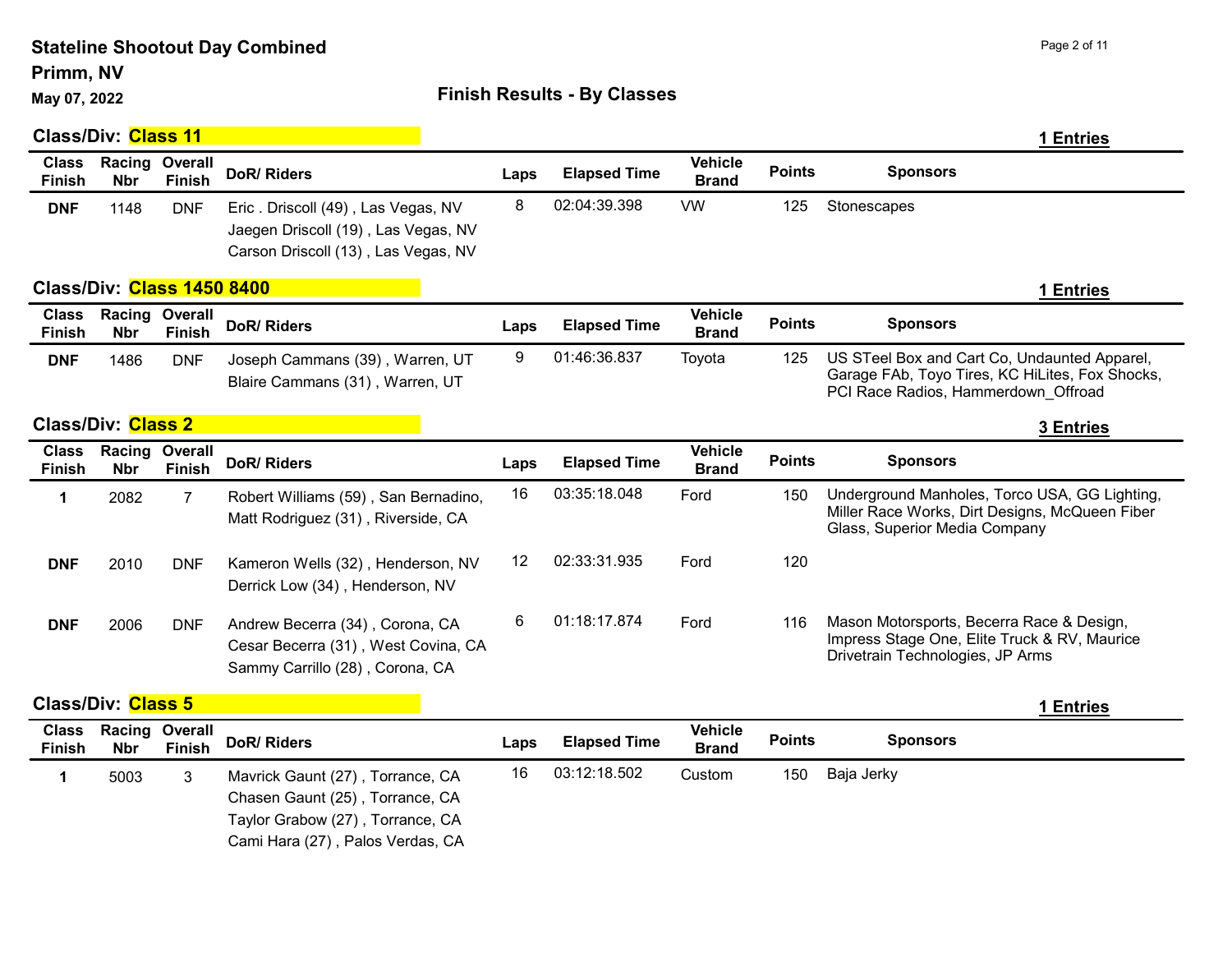Primm, NV

## May 07, 2022 **All Accords** Einish Results - By Classes

|                               | Class/Div: Class 6100<br><b>17 Entries</b> |                          |                                                                                                                                                             |      |                     |                                |               |                                                                                                                                                                          |  |  |  |  |
|-------------------------------|--------------------------------------------|--------------------------|-------------------------------------------------------------------------------------------------------------------------------------------------------------|------|---------------------|--------------------------------|---------------|--------------------------------------------------------------------------------------------------------------------------------------------------------------------------|--|--|--|--|
| <b>Class</b><br><b>Finish</b> | Racing<br><b>Nbr</b>                       | Overall<br><b>Finish</b> | <b>DoR/ Riders</b>                                                                                                                                          | Laps | <b>Elapsed Time</b> | <b>Vehicle</b><br><b>Brand</b> | <b>Points</b> | <b>Sponsors</b>                                                                                                                                                          |  |  |  |  |
| $\mathbf 1$                   | 6173                                       | $\mathbf{1}$             | Conner Mc Mullen (21), Peoria, AZ<br>Jeneka Jenkins (42), Phoenix, AZ<br>Kevin Mc Mullen (49), Phoenix, AZ                                                  | 16   | 02:43:08.398        | <b>Brenthel Ind</b>            | 150           | Brenthel Industries, Baja Kits, King Shocks, Method<br>Race Wheels, FK Rod-Ends, Steel-IT Coatings,<br>Maxima USA, BFG Tires, Alcon Brakes, Rigid<br>Industries          |  |  |  |  |
| $\overline{2}$                | 6108                                       | $\overline{2}$           | Chad Dohrman (39), Murrieta, CA<br>Andrew Ortiz (36), Murrieta, CA                                                                                          | 16   | 02:45:35.812        | Custom                         | 145           | VisionWheel, Dohrman Properties, Dohrman<br>Construction Inc, Nexxgen, BFG, Baja Designs,<br>GET Performance, JIM, Alltech Motorsports                                   |  |  |  |  |
| 3                             | 6139                                       | 3                        | Adam Householder (37), Yorba Linda,<br>Terry Householder (64), Anaheim, CA<br>Justin Hampton (41), Mission Viejo, C<br>Trevor Ellingham (41), Las Vegas, NV | 16   | 02:45:48.878        | Herbst Smith 141               |               |                                                                                                                                                                          |  |  |  |  |
| 4                             | 6101                                       | $\overline{4}$           | Travis Chase (43), La Crescenta, CA<br>Jacob Lauxen (37), Sun Valley, CA<br>Don Chase (68), La Crescenta, CA                                                | 16   | 02:46:25.984        | Mason                          | 138           | BFGoodrich, Ultra Wheels, Baja Designs, RPI<br>Hardware, SDG Suspension, Boxo USA, Evan<br>Weller, PCI, F&L, Burbank Ammo & Guns,<br>Checkers Offroad, B Real Prep N Fab |  |  |  |  |
| $\sqrt{5}$                    | 6113                                       | 5                        | Blaze Nunley (19), Tulare, CA<br>Greg Nunley (50), Tulare, CA<br>Bear Nunley (21), Tulare, CA<br>Ben Diaz (41), Tulare, CA                                  | 16   | 02:48:45.829        | Geiser                         | 136           | <b>Swift Homes</b>                                                                                                                                                       |  |  |  |  |
| 6                             | 6146                                       | 6                        | Brent  Fox (54), Highland, UT<br>Cayden Mac Cachren (20), Las Vegas                                                                                         | 16   | 02:48:54.745        | Herbst Smith 134               |               | FX Construction, BFGoodrich, Mach 1 Race Prep,<br>Herbst Smith Fab, VP Racing Fuels                                                                                      |  |  |  |  |
| $\overline{7}$                | 6154                                       | $\overline{7}$           | Alan Levinson (63), Blue Diamond, N\<br>Doug Poole (53), Blue Diamond, NV                                                                                   | 16   | 02:55:36.833        | Armada Eng                     | 132           | Robby Woods off road, Artworks Butches, Pataick<br>Signs, ZHomeusa.com 212 Gloves, Karteck<br>Steelman Tool                                                              |  |  |  |  |
| 8                             | 6133                                       | 8                        | L D Smith (58), Commerce City, CO<br>Kenny Wright (45), Westminster, CO<br>Doug Schmidt (53), Commerce City, C                                              | 16   | 02:57:35.671        | <b>Brenthel Ind</b>            | 130           | Toyo, Raceline Wheels, Power Steering Solutions,<br>Gear Works, Kroyer, Elite Hauling Services, Diesel<br>Tank Doctors, Beep Beep                                        |  |  |  |  |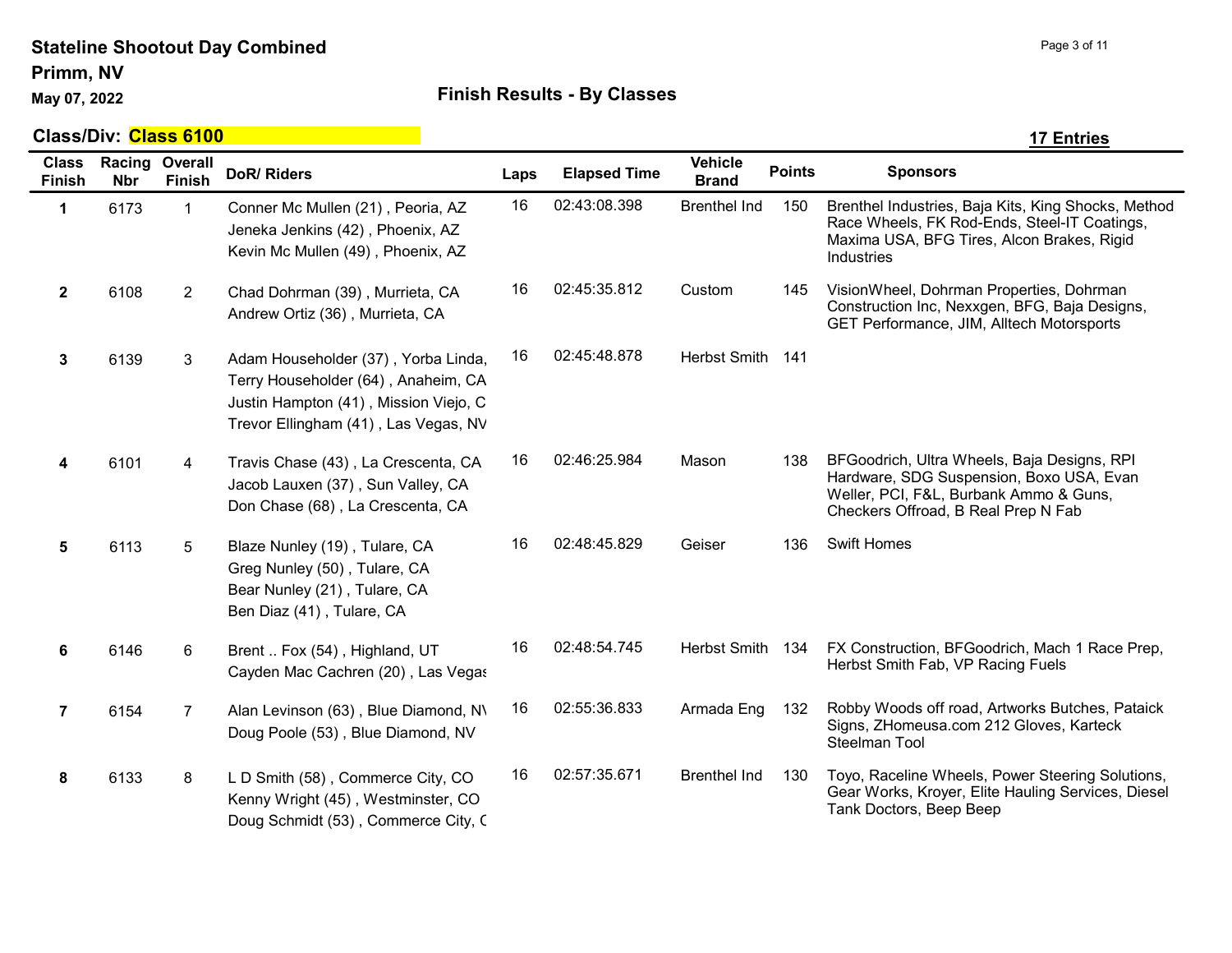Primm, NV

## May 07, 2022 **Accord Part 20 Telepolis Controller Controller Controller Controller Controller Controller Controller Controller Controller Controller Controller Controller Controller Controller Controller Controller Control**

|                               | Class/Div: <mark>Class 6100</mark> |               |                                                                                                           |      |                     |                                |               | <b>17 Entries</b>                                                                                                                      |
|-------------------------------|------------------------------------|---------------|-----------------------------------------------------------------------------------------------------------|------|---------------------|--------------------------------|---------------|----------------------------------------------------------------------------------------------------------------------------------------|
| <b>Class</b><br><b>Finish</b> | Racing Overall<br><b>Nbr</b>       | <b>Finish</b> | <b>DoR/ Riders</b>                                                                                        | Laps | <b>Elapsed Time</b> | <b>Vehicle</b><br><b>Brand</b> | <b>Points</b> | <b>Sponsors</b>                                                                                                                        |
| 9                             | 6177                               | 9             | Travis Williams (45), Avondale, AZ<br>Pete Tolar (46), Phoenix, AZ<br>Luke Knupp (15), Peoria, AZ         | 16   | 03:03:01.269        | Geiser                         | 128           | Ultra Wheel, Rigid, Street Grafx, Trayco, Impact<br>Safety, Geiser Bro's, Desert Squadron, Luke Knapp<br>Racing, Diamondback Materials |
| 10                            | 6155                               | 10            | Kirk Harkey (53), Perris, CA<br>Chuck Dempsey (54), Oak Hills, CA<br>Erica Sacks Seidman (34), Riverside, | 16   | 03:04:28.609        | <b>Brenthel Ind</b>            | 126           | Recyclewise, Brenthel Industries, Dempsey<br>Adventures, Waypoint Navigation, Alltech<br>Motorsports                                   |
| 11                            | 6158                               | 11            | Chasen Gaunt (25), Torrance, CA<br>Mavrick Gaunt (27), Torrance, CA<br>Alex. Grabow (28), Torrance, CA    | 16   | 03:05:13.647        | Geiser                         | 124           | Smiley Motorsports, Geiser Bros, Simpson, Eibach,<br>Ebbco, Walker Performance, Raceline Wheels,<br>Rollin Smoke BBQ, JLM, RDE, ZLT    |
| <b>DNF</b>                    | 6195                               | <b>DNF</b>    | Russell Bowers (42), Stockton, CA<br>Kenny Smith (39), Galt, CA                                           | 11   | 02:05:32.357        | <b>Brenthel Ind</b>            | 97            | Digger Motorsports                                                                                                                     |
| <b>DNF</b>                    | 6181                               | <b>DNF</b>    | C. R. Gittere (49), Stanley, NC<br>Joe Stone (57), Stanley, NC                                            | 9    | 01:38:23.459        | Geiser                         | 95            | RideTrekker.com, Service Manager Pro, Zplan                                                                                            |
| <b>DNF</b>                    | 6184                               | <b>DNF</b>    | Andre Laurin (54), Tiny, ON<br>Kerry King (43), Pefferlan, ON<br>Adam Fitza (24), Hemet, CA               | 9    | 01:38:41.445        | Custom                         | 93            | OTS World Logistics, Motul, Vision Wheel, Rigid<br>Industries                                                                          |
| <b>DNF</b>                    | 6120                               | <b>DNF</b>    | John Walton (57), Sparks, NV<br>Tyler Thomas (31), Moore Park, CA                                         | 5    | 00:57:55.774        | Armada Eng                     | 91            | KMC Wheels, VP Racing Fuels, Mousepad Media,<br>BFG, JLM, Armada Engineering, Baja Designs,<br><b>McKenzies</b>                        |
| <b>DNF</b>                    | 6186                               | <b>DNF</b>    | Reed Dodenbier (33), Bunkerville, NV<br>Tyler Williams (22), Bunkerville, NV                              | -1   | 00:10:11.590        | Custom                         | 89            |                                                                                                                                        |
| <b>DNF</b>                    | 6123                               | <b>DNF</b>    | Bobby Pearce (28), Gold Hill, OR<br>Cody . Honea (24), Rougue River, OR                                   |      | 00:10:25.587        | <b>Brenthel Ind</b>            | 87            | Maximum Offroad Transmissions, Raceline<br>Wheels, Timber Mountain Construction                                                        |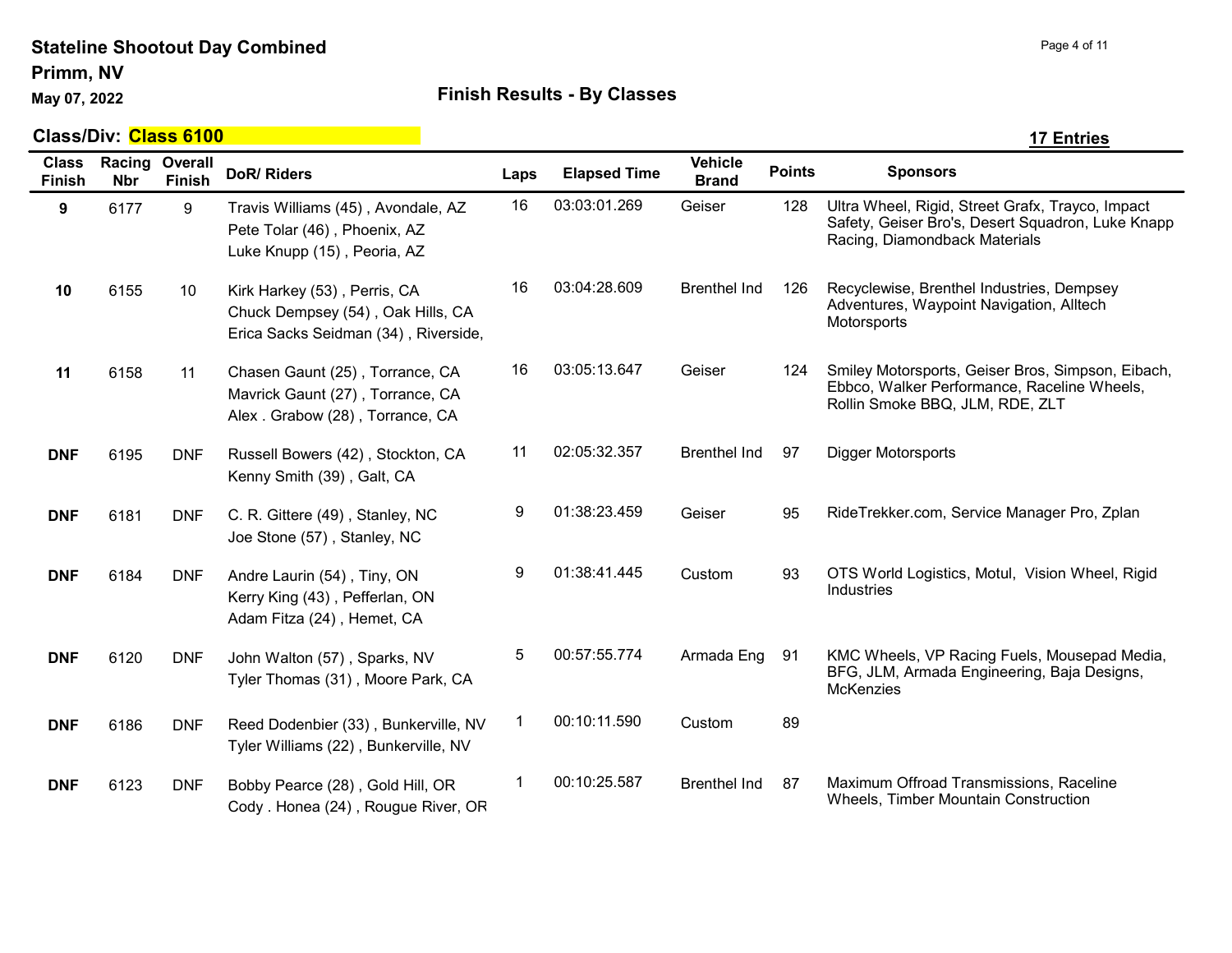### Stateline Shootout Day Combined Primm, NV

## May 07, 2022 **Accord Pay 10 Accord Finish Results - By Classes**

|                               | Class/Div: Sptsman 1300           |                                 |                                                                                                                                                    |                |                     |                                |               | <b>3 Entries</b>                                                                                                                                                  |
|-------------------------------|-----------------------------------|---------------------------------|----------------------------------------------------------------------------------------------------------------------------------------------------|----------------|---------------------|--------------------------------|---------------|-------------------------------------------------------------------------------------------------------------------------------------------------------------------|
| <b>Class</b><br><b>Finish</b> | <b>Nbr</b>                        | Racing Overall<br><b>Finish</b> | DoR/Riders                                                                                                                                         | Laps           | <b>Elapsed Time</b> | <b>Vehicle</b><br><b>Brand</b> | <b>Points</b> | <b>Sponsors</b>                                                                                                                                                   |
| 1                             | 1385                              | 11                              | Indy Haberman (11), Santa Ana, CA<br>Dan Myers (44), Santa Ana, CA<br>Jinjer Myers (46), Santa Ana, CA                                             | 16             | 03:25:42.889        | Custom                         | 150           | TOYOTA OF ESCONDIDO, HYUNDAI OF<br>ESCONDIDO, TE MOTORSPORTS, KMC<br>WHEELS, VP RACING FUELS, BFGOODRICH<br>TIRES, KARTEK OFFROAD, FORTIN<br>TRANSMISSIONS, SLIME |
| <b>DNF</b>                    | 1303                              | <b>DNF</b>                      | Nicholas May (23), Las Vegas, NV<br>Jordan Dean (23), Las Vegas, NV<br>Corbin Gonzalez (23), Las Vegas, NV<br>James Dean (26), Henderson           | 8              | 01:19:54.369        | Jimco                          | 120           | 702 Racing, Jakes Fabworks                                                                                                                                        |
| <b>DNF</b>                    | 1362                              | <b>DNF</b>                      | Ladd  Gilbert (59), Las Vegas, NV<br>Sean Gilbert (35), Las Vegas, NV<br>Brandon Johnson (41), Las Vegas, N\<br>Brendan Hannah (21), Las Vegas, NV | $\overline{2}$ | 00:19:25.632        | Bunderson                      | 116           |                                                                                                                                                                   |
|                               | <b>Class/Div: Trophylite 6000</b> |                                 |                                                                                                                                                    |                |                     |                                |               | <b>6 Entries</b>                                                                                                                                                  |

| <b>Class</b><br><b>Finish</b> | <b>Racing</b><br><b>Nbr</b> | Overall<br><b>Finish</b> | DoR/ Riders                                                                                                   | Laps | <b>Elapsed Time</b> | <b>Vehicle</b><br><b>Brand</b> | <b>Points</b> | <b>Sponsors</b>                                                                                                                                                         |
|-------------------------------|-----------------------------|--------------------------|---------------------------------------------------------------------------------------------------------------|------|---------------------|--------------------------------|---------------|-------------------------------------------------------------------------------------------------------------------------------------------------------------------------|
|                               | 6012                        | $\overline{2}$           | Greg Bragg (54), Visalia, CA                                                                                  | 16   | 03:09:03.108        | Trophylite                     | 150           | NEVco LTD, Trayco USA, Rod End Supply, Wiks<br>Racing Engines, KC HiLites, Upholstery by Brent,<br>Culhane Racing Transmissions, G1 Products,<br>Jake's Fabworks, Ebbco |
|                               | 6075                        | 4                        | Chad Woodruff (43), Flagstaff, AZ<br>Hunter Boldizar (15), Flagstaff, AZ<br>John Woodruff (66), Flagstaff, AZ | 16   | 03:15:04.476        | Trophylite                     | 145           | Mossback, Babbitt Ford, Vision X                                                                                                                                        |
| 3                             | 6080                        | 5                        | Lyle Anderson (18), Parowan, UT<br>Andrew Anderson (26), Mesquite, NV                                         | 16   | 03:16:55.109        | Other                          | 141           |                                                                                                                                                                         |
| 4                             | 6066                        | 6                        | Josh Cobb (22), Wittman, AZ<br>Mike Petracci (54), Wittman, AZ<br>Matthew Melendez (34), Phoenix, AZ          | 16   | 03:17:33.132        | Trophylite                     | 138           | Wyo-Tech, Pit Viper, Rugged Radios, PRP Seats,<br>K.B.O.                                                                                                                |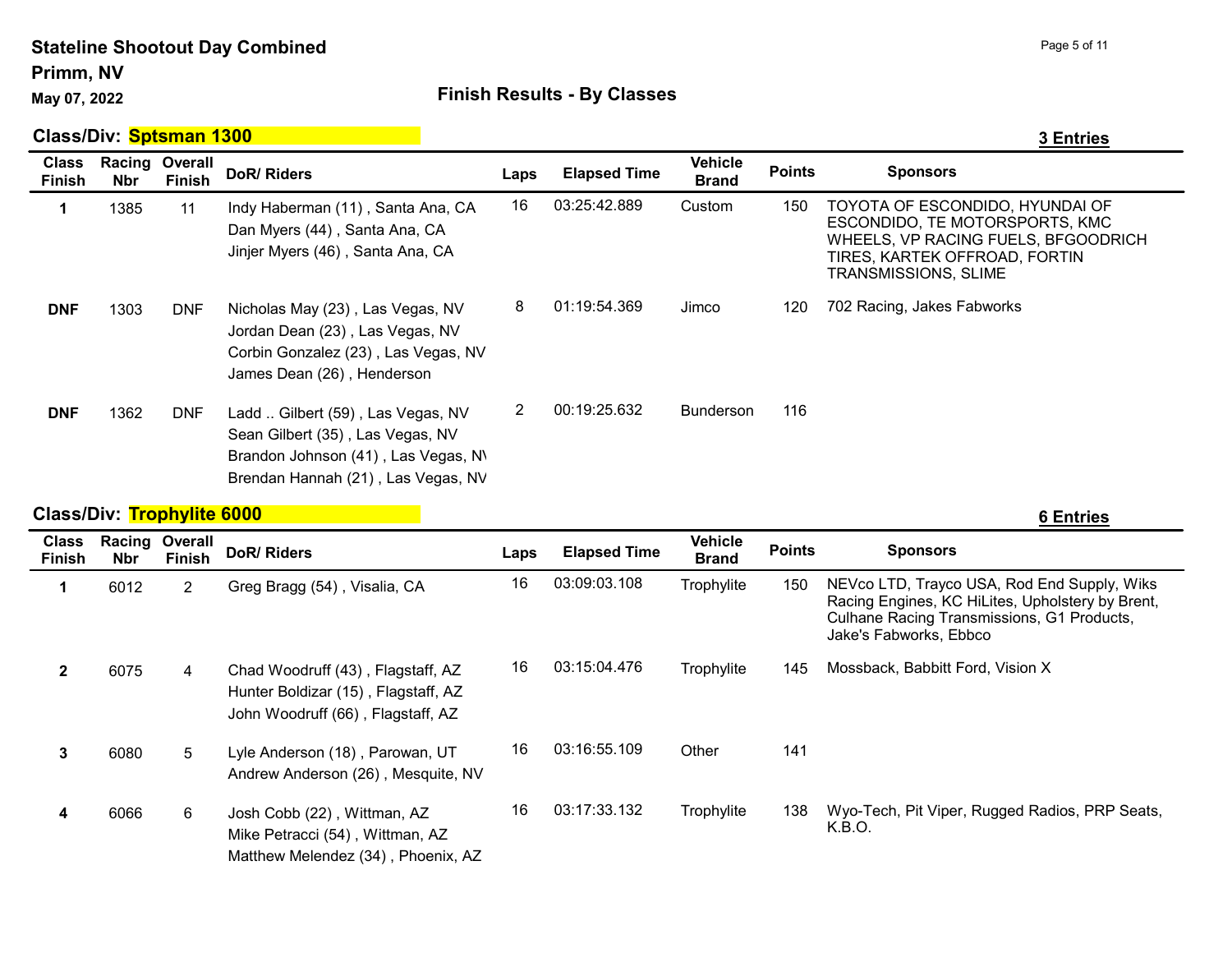### Stateline Shootout Day Combined Primm, NV

## May 07, 2022 **All Accords** Einish Results - By Classes

|                        | <b>Class/Div: Trophylite 6000</b>   |               |                                                                                                                |      |                     |                                |               | <b>6 Entries</b>                          |
|------------------------|-------------------------------------|---------------|----------------------------------------------------------------------------------------------------------------|------|---------------------|--------------------------------|---------------|-------------------------------------------|
| Class<br><b>Finish</b> | <b>Racing Overall</b><br><b>Nbr</b> | <b>Finish</b> | DoR/Riders                                                                                                     | Laps | <b>Elapsed Time</b> | <b>Vehicle</b><br><b>Brand</b> | <b>Points</b> | <b>Sponsors</b>                           |
| <b>DNF</b>             | 6086                                | <b>DNF</b>    | Clayton Sullivan (61), St George, UT<br>Daniel Sullivan (40), Ivins, UT<br>Paris Sullivan (16), St. George, UT | 12   | 02:32:13.798        | Trophylite                     | 111           | Teal Excavation, Hamer Nicker, TrophyLite |
| <b>DNF</b>             | 6081                                | <b>DNF</b>    | Larry Schmueser III (29), Rifle, CO<br>Larry Schmueser Ii (61), Rifle, CO<br>Shayne Britton (42), Aztec, NM    | 10   | 02:02:14.371        | Trophylite                     | 109           | Schmueser & Associates                    |

**Class/Div:** U NA 1900 **7 Entries** 

| <b>Class</b><br><b>Finish</b> | Racing<br><b>Nbr</b> | Overall<br><b>Finish</b> | DoR/Riders                                                                                                                                        | Laps | <b>Elapsed Time</b> | <b>Vehicle</b><br><b>Brand</b> | <b>Points</b> | <b>Sponsors</b>                                                                                                                                                                                                                                                 |
|-------------------------------|----------------------|--------------------------|---------------------------------------------------------------------------------------------------------------------------------------------------|------|---------------------|--------------------------------|---------------|-----------------------------------------------------------------------------------------------------------------------------------------------------------------------------------------------------------------------------------------------------------------|
| 1                             | 1927                 |                          | Carson Wernimont (25), Murrieta, CA<br>Reid Nordin (58), Lake Elsinore, CA<br>Tanner Kuwahara (24), Murrieta, CA                                  | 16   | 02:51:56.872        | Kawasaki                       | 150           | Kawasaki, Russ Wernimont Designs, Walker Evans<br>Racing, BFGoodrich, Rugged Radios, Jamar<br>Performance, Sparco, VP Fuels, Lil Michaels<br>Customs, Trayco                                                                                                    |
| $\mathbf{2}$                  | 1995                 | $\overline{2}$           | Kaden Wells (23), Hurricane, UT<br>Emma Cornwell (26), Chula Vista, CA                                                                            | 16   | 02:55:23.446        | Polaris                        | 145           | Polaris, Method, Tensor, Assault, Liquid Moly,<br>Union Graphic Co, Baja Designs, S&B, Simpson,<br>Alltech Motorsports, DWP, Fuel Clothing, C&J<br>Powdercoating, 5X5 Communications, Tall Boy<br>Truck Equipment, De Luxe tone, Savage UTV,<br>Dynojet, Turn 2 |
| 3                             | 1956                 | 3                        | Austin Bolton (27), Corona, CA<br>Jacob Garcia (20), Lakewood, CA                                                                                 | 16   | 02:56:23.951        | <b>Polaris</b>                 | 141           | MULTITOOL GRINDERS, POLARIS RZR, BF<br>GOODRICH, MAXIMA RACING<br>OILS, NECKSGEN, JAMAR, PCI, OMF WHEELS,<br>BAJA DESIGNS, WALKER EVANS RACING,<br>GEARWRENCH TOOLS, AIM, RWD, ZLT, PRO<br><b>EAGLE JACKS</b>                                                   |
| 4                             | 1957                 | 4                        | Joe. Bolton (64), Corona, CA<br>Ian Lyons (20), National City, CA<br>Matthew Banuelos (42), Whittier, CA<br>Jordan Evans (34), Imperial Beach, C. | 16   | 03:02:03.562        | Polaris                        | 138           | polaris rzr, maxima oils necks gen walker evans<br>racing Multitool grinders, jamar , gearwrench<br>tools, pci race radios,                                                                                                                                     |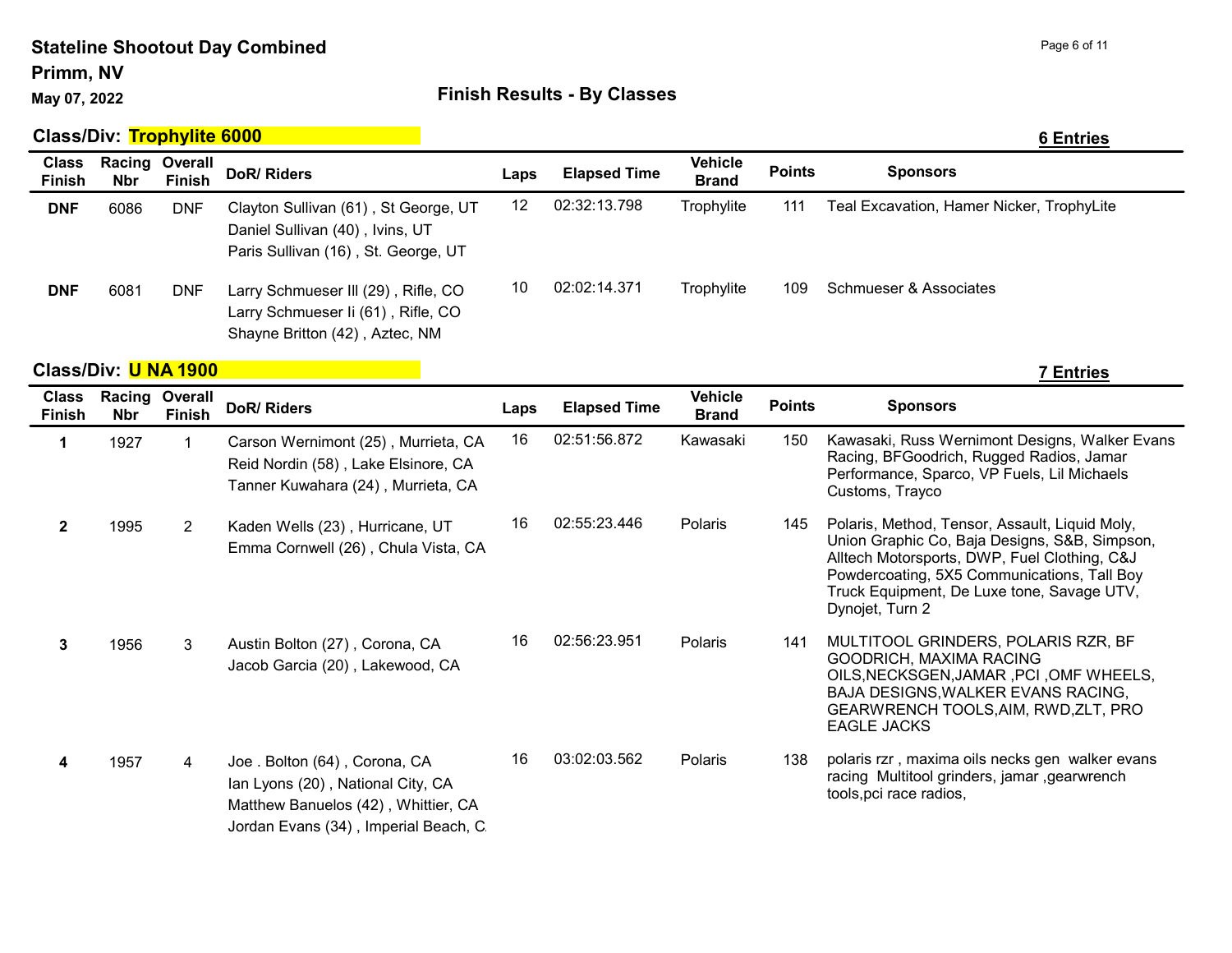Primm, NV

## May 07, 2022 **All Accords** Einish Results - By Classes

|                               | Class/Div: <mark>U NA 1900</mark> |                          |                                                                                                     |      |                     |                                |               | 7 Entries                                                                                                                                                                                                                          |
|-------------------------------|-----------------------------------|--------------------------|-----------------------------------------------------------------------------------------------------|------|---------------------|--------------------------------|---------------|------------------------------------------------------------------------------------------------------------------------------------------------------------------------------------------------------------------------------------|
| <b>Class</b><br><b>Finish</b> | Racing<br><b>Nbr</b>              | Overall<br><b>Finish</b> | DoR/Riders                                                                                          | Laps | <b>Elapsed Time</b> | <b>Vehicle</b><br><b>Brand</b> | <b>Points</b> | <b>Sponsors</b>                                                                                                                                                                                                                    |
| 5.                            | 1999                              | 6                        | Robert Campbell (30), Las Vegas, NV<br>Casey Gardner (30), Las Vegas, NV                            | 16   | 03:06:55.335        | Polaris                        | 136           | Fusion Offroad, Herling Racing, AK Hard Parts,<br>Trail Ready Beadlocks, Vital Motion Suspension<br>Co, RUNNIT Racing, Liquid Iron Industries,<br>Motorsports Safety Solutions, FishGistics,<br>Tortoisesupply.com, Trailer Rental |
| 6                             | 1910                              | 8                        | Lucas Kassity (21), Norco, CA<br>Luke Johnson (30), Norco, CA<br>Riley Koepfli (27), Norco, CA      | 16   | 03:15:43.793        | <b>Artic Cat</b>               | 134           | Carson City Motorsports, McDonalds, Method Race<br>Wheels, Tensor Tires, Baja Designs, KWI Clutches                                                                                                                                |
|                               | 1937                              | 9                        | Mia Chapman (19), Florence, AZ<br>Shane Till (35), Florence, AZ<br>Ryder Chapman (12), Florence, AZ | 16   | 03:19:33.794        | Polaris                        | 132           | Redbull, Vision Wheel, Yokohama, Kicker<br>Performance Audio, Rigid Industries, Proarmor,<br>AIM, The JIm Beaver Show                                                                                                              |

## **Class/Div:** U Stock Mod S900 **4 Access 10 Access 10 Access 10 Access 10 Access 10 Access 10 Access 10 Access 10 Access 10 Access 10 Access 10 Access 10 Access 10 Access 10 Access 10 Access 10 Access 10 Access 10 Access 10**

| <b>Class</b><br><b>Finish</b> | Racing<br><b>Nbr</b> | Overall<br><b>Finish</b> | DoR/Riders                                                                                                    | Laps | <b>Elapsed Time</b> | <b>Vehicle</b><br><b>Brand</b> | <b>Points</b> | <b>Sponsors</b>                                                                                                                                                                                             |
|-------------------------------|----------------------|--------------------------|---------------------------------------------------------------------------------------------------------------|------|---------------------|--------------------------------|---------------|-------------------------------------------------------------------------------------------------------------------------------------------------------------------------------------------------------------|
|                               | S919                 | $12 \overline{ }$        | Jessica Dohrman (35), Murrieta, CA<br>Andrew Ortiz (36), Murrieta, CA<br>Sebastian Marquez (18), Murrieta, CA | 16   | 03:27:48.923        | Custom                         | 150           | Vision Wheel, Dohrman Properties, Dohrman<br>Construction Inc, Nexxgen, BFG, Baja Designs, Get<br>Performance, JIM, Alltech Motorsports                                                                     |
|                               | S944                 | 14                       | Jenn Zipp-richmond (50), Del Mar, CA<br>Buck Vinson (52), San Diego, CA                                       | 16   | 03:39:48.776        | Can Am                         | 145           | Girls on Fast Wheels - GOFW                                                                                                                                                                                 |
| <b>DNF</b>                    | S924                 | <b>DNF</b>               | Barry Schafer (60), Wheat Ridge, CO<br>Laurie Schafer (59), Wheat Ridge, CC<br>Kyle Schafer (29), Phoenix, AZ | 13   | 02:25:20.109        | Can Am                         | 116           | My Wife, Motosports.com, KWI Clutching,<br>Rev-designs, Wester Powersports, Motorex,<br>Vahna, Alpinestars, Rugged Radios, Muc-off, Pivot<br>Cycles, Galfer USA, Pyrotect, Baja Designs, IMS,<br><b>BRP</b> |
| <b>DNF</b>                    | S915                 | <b>DNF</b>               | Craig Macintosh (61), Culver City, CA<br>Francisco Martinez (30), Las Vegas, N                                |      | 01:34:37.757        | Polaris                        | 113           | Lone StarRacing, Podium Suspension, KWI<br>Clutching, Fox Shocks, BFG, Walker Evans<br>Racing, Switch Pros, PCI Radios, Monster Seal,<br>Torco                                                              |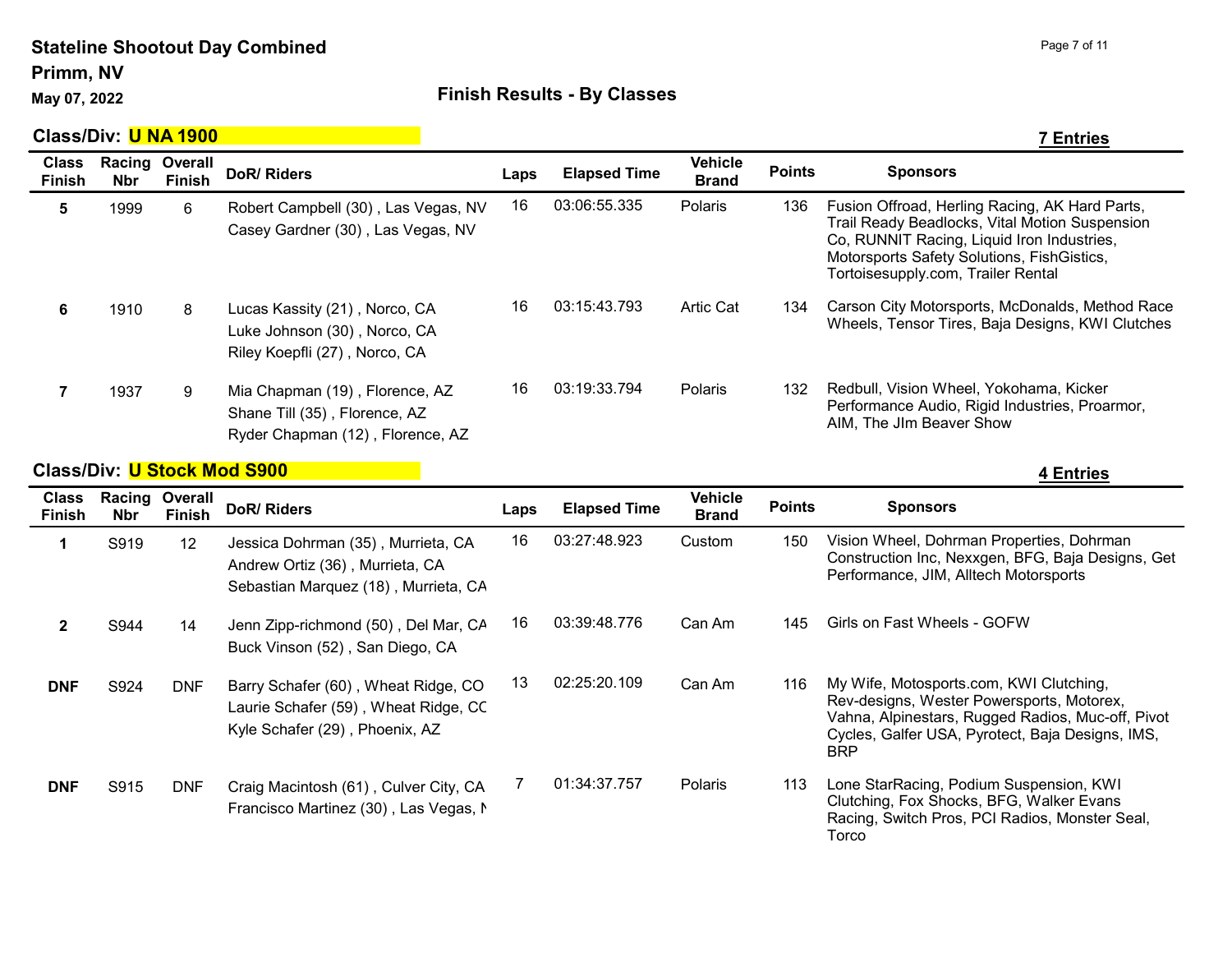### Stateline Shootout Day Combined Primm, NV

## May 07, 2022 **Accord Pay 10 Accord Finish Results - By Classes**

|                      |               |                                                                         |                               |                     |                                |               | <b>4 Entries</b>                                                                                                                 |
|----------------------|---------------|-------------------------------------------------------------------------|-------------------------------|---------------------|--------------------------------|---------------|----------------------------------------------------------------------------------------------------------------------------------|
| Racing<br><b>Nbr</b> | <b>Finish</b> | DoR/ Riders                                                             | Laps                          | <b>Elapsed Time</b> | <b>Vehicle</b><br><b>Brand</b> | <b>Points</b> | <b>Sponsors</b>                                                                                                                  |
| U938                 | 5             | Tyler Stewart (40), Las Vegas, NV<br>Jody Crotts (52), Las Vegas, NV    | 16                            | 03:04:06.018        | Polaris                        | 150           | TortoiseSupply.com, Funny's VP Racing, Iron Born<br>Offroad, Vital Motion Co, EFX Tires, Raceline,<br>Desert Whips, HCR, Dynojet |
| U903                 |               | Derek Morse (28), Las Vegas, NV<br>Justin Morse (41), Riverside, CA     | 16                            | 03:08:53.998        | Can Am                         | 145           | D&D Pool & Spa Services LLC, HPR SoCal, KCB<br>Offroad, Vital Motion Co                                                          |
| U905                 | 10            | Sarah Stewart (40), Las Vegas, NV<br>Juddi Hudak (38), N. Las Vegas, NV | 16                            | 03:24:12.437        | Polaris                        | 141           | TortoiseSupply.com, Funny's VP Racing, Vital<br>Motion Co, EFX Tires, Raceline, Desert Whips                                     |
| U940                 | 13            | Dean Okonsky (15), Austin, TX<br>Drew Stanton (24), Ventura, CA         | 16                            | 03:37:20.392        | Can Am                         | 138           | Armageddon, Terra Storm Ventures, Kozin<br>Motorsports, Blue C, BFGoodrich Tires, Fox                                            |
|                      |               | Overall                                                                 | Class/Div: U Stock1 U900-U950 |                     |                                |               |                                                                                                                                  |

**Class/Div:** U Turbo 15 Entries

| <b>Class</b><br><b>Finish</b> | Racing<br><b>Nbr</b> | Overall<br><b>Finish</b> | DoR/ Riders                                                                                            | Laps | <b>Elapsed Time</b> | <b>Vehicle</b><br><b>Brand</b> | <b>Points</b> | <b>Sponsors</b>                                                                                                                                                                                                   |
|-------------------------------|----------------------|--------------------------|--------------------------------------------------------------------------------------------------------|------|---------------------|--------------------------------|---------------|-------------------------------------------------------------------------------------------------------------------------------------------------------------------------------------------------------------------|
| 1                             | T898                 | 1                        | Joe Terrana (21), Las Vegas, NV<br>Jason Montes (36), Las Vegas, NV                                    | 16   | 02:42:01.345        | Can Am                         | 150           | KMC, KWI, Lonestar Racing, Patrick's Graphics                                                                                                                                                                     |
| $\mathbf{2}$                  | T974                 | $\overline{2}$           | Randy Romo (47), Henderson, NV<br>Rory Lhommedieu (42), Mesquite, NV                                   | 16   | 02:48:31.227        | Polaris                        | 145           | Polaris RZR, Toyo Tires, Holz Racing, SuperATV,<br>Waker Evans, Chupacabra, Baja Designs, Proline<br>Wraps, Antigravity Batteries, Hostyle, PCI, Cross<br>Motorsports Queen Racing, VP Fuels, Desert<br>Squardron |
| 3                             | T824                 | 3                        | Cody Schafer (32), Golden, CO<br>Skylar Dupree (32), Broomfield, CO<br>Hannah Schafer (29), Golden, CO | 16   | 02:48:48.880        | Can Am                         | 141           | Mom & Dad, Motosports.com, KWI Clutching,<br>Rev-designs, Wester Powersports, Motorex,<br>Vahna, Alpinestars, Rugged Radios, Muc-off, Pivot<br>Cycles, Galfer USA, Pyrotect, Baja Designs, IMS,<br><b>BRP</b>     |
| 4                             | T938                 | 4                        | Kolton Hustead (23), St. George, UT<br>Preston Schmid (38), Mesa, AZ                                   | 16   | 02:50:12.762        | Can Am                         | 138           | Ele Motorsports                                                                                                                                                                                                   |
| 5                             | T916                 | 5                        | Jeremiah Scott (40), Goodyear, AZ<br>Tim Sullivan (29), Goodyear, AZ                                   | 16   | 02:51:47.376        | Can Am                         | 136           | KWI, Lonestar Racing, Method Wheels, Tensor,<br>2RP, Five 18 Designs                                                                                                                                              |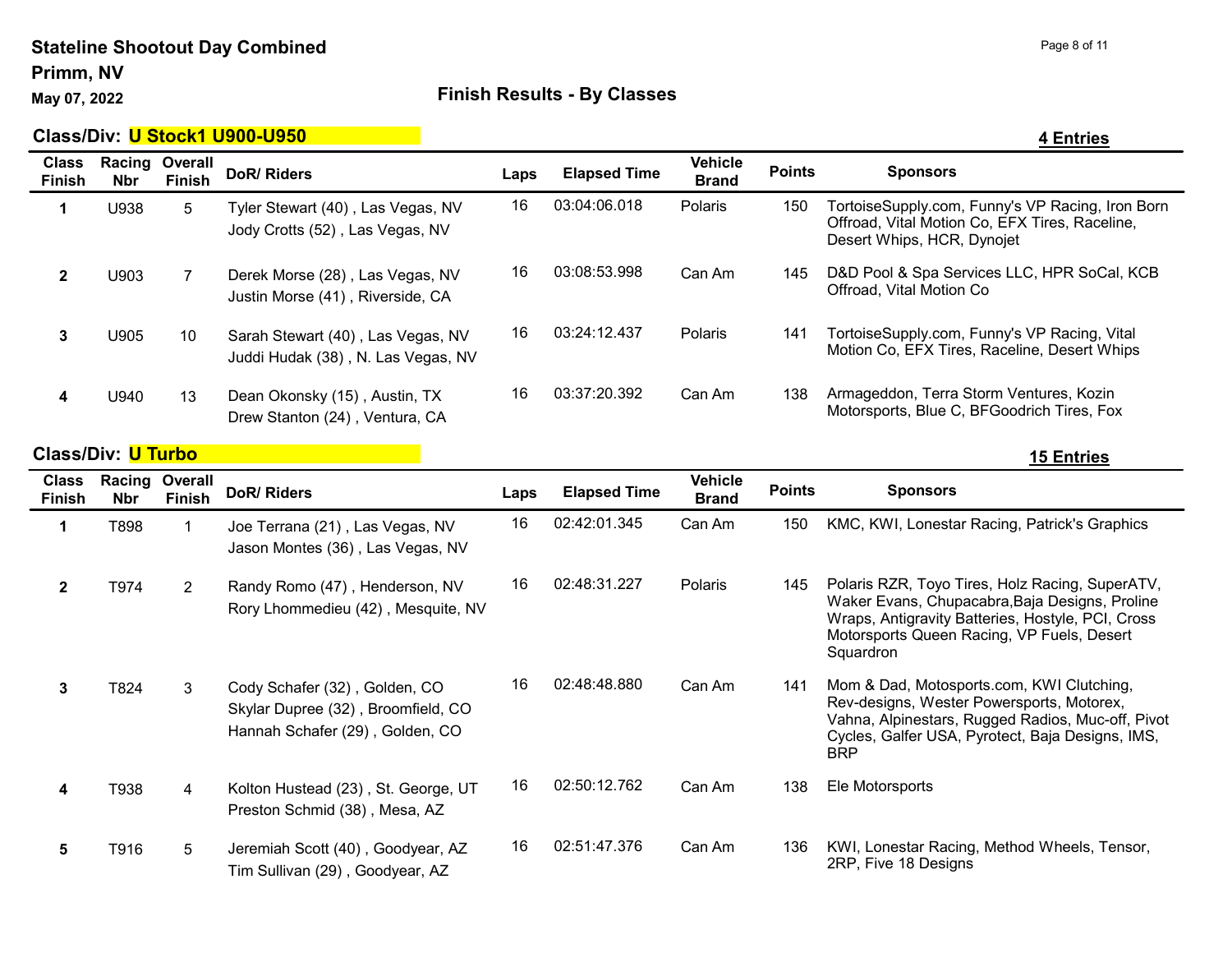Primm, NV

## May 07, 2022 **All Accords** Einish Results - By Classes

|                               | <b>Class/Div: U Turbo</b> |                          |                                                                                                                                                   |      |                     |                                |               | <b>15 Entries</b>                                                                                                                                      |  |  |
|-------------------------------|---------------------------|--------------------------|---------------------------------------------------------------------------------------------------------------------------------------------------|------|---------------------|--------------------------------|---------------|--------------------------------------------------------------------------------------------------------------------------------------------------------|--|--|
| <b>Class</b><br><b>Finish</b> | Racing<br><b>Nbr</b>      | Overall<br><b>Finish</b> | <b>DoR/ Riders</b>                                                                                                                                | Laps | <b>Elapsed Time</b> | <b>Vehicle</b><br><b>Brand</b> | <b>Points</b> | <b>Sponsors</b>                                                                                                                                        |  |  |
| $\bf 6$                       | T924                      | $\overline{7}$           | Garrick Lastra (46), Mesa, AZ<br>Robert Villarreal (46), Mesa, AZ                                                                                 | 16   | 02:57:44.695        | Can Am                         | 134           | Can-am, Lonestar racing, King Shocks, Tensor,<br>Method, Mod-Quad, Evo                                                                                 |  |  |
| $\overline{7}$                | T959                      | 8                        | Jimmy Perry (57), Oak Hills, CA<br>David Lawson (31), Hesperia, CA                                                                                | 16   | 02:59:08.897        | Can Am                         | 132           | Excessive Industries, PCI, Double E Racing,<br>Trayco JAcks, Mojave Motorsports, Method Race<br>Wheels, Desert Sage Transport                          |  |  |
| 8                             | T911                      | 9                        | Cameron Meister (17), California City,<br>Shamous Smith Jr (20), California City                                                                  | 16   | 03:03:07.417        | Can Am                         | 130           | Lonestar Racing, CanAm, Method Race Wheels,<br>ITP, Baja Designs, KWI, ZRP, RCV, Whalen's<br>Speed Research and Development, All Tech Motor<br>Sports, |  |  |
| $\boldsymbol{9}$              | T827                      | 10                       | Jack Olliges (15), Las Vegas, NV<br>Mike Bollig (36), Henderson, NV<br>Dustin Orth (40), Las Vegas, NV                                            | 16   | 03:07:17.552        | Can Am                         | 128           | BFG, VP Racing Fuels, KMC Wheels Fox, Evo<br>Powersports, Baja Designs, Pro Eagle Jacks,<br>Aftermarket HQ, Race Worx, Team Automotive<br>Group        |  |  |
| 10                            | T983                      | 11                       | Nicholas Gurries (37), Fremont, CA<br>Marcos Galdamez (42), San Jose, CA<br>Anthony Sipe (33), San Jose, CA<br>Kyle Mcclaflin (36), Hollister, CA | 16   | 03:16:46.202        | Camburg                        | 126           | Gilroy Motorcycle Center, Method, BFGoodrich, Bay<br>Power, CED Bay Area, SELWAY Construction,<br><b>Gurries Electric</b>                              |  |  |
| 11                            | T937                      | 12                       | Bryan Mccormick (38), Henderson, N\<br>Jeff Powell (35), Las Vegas, NV                                                                            | 16   | 03:48:01.909        | Polaris                        | 124           | <b>BMF Motorsports</b>                                                                                                                                 |  |  |
| <b>DNF</b>                    | T810                      | <b>DNF</b>               | Andrew Blood (42), Grand Junction, C<br>Jon. Turner (38), Palisade, CO<br>Quinn Olesky (49), Grand Junction, C                                    | 14   | 03:25:51.970        | Can Am                         | 97            | <b>Blood Brother's Foundation</b>                                                                                                                      |  |  |
| <b>DNF</b>                    | T872                      | <b>DNF</b>               | Justin Welch (34), Kerman, CA<br>Jared Welch (34), Kerman, CA                                                                                     | 13   | 02:32:00.522        | Polaris                        | 95            |                                                                                                                                                        |  |  |
| <b>DNF</b>                    | T977                      | <b>DNF</b>               | Brayden Baker (19), Anaheim, CA<br>Travis Sallee (14), Carlsbad, CA                                                                               | 12   | 02:18:14.818        | Polaris                        | 93            | Polaris, 20th Century Air, King, Method, Queen<br>Racing, BFG                                                                                          |  |  |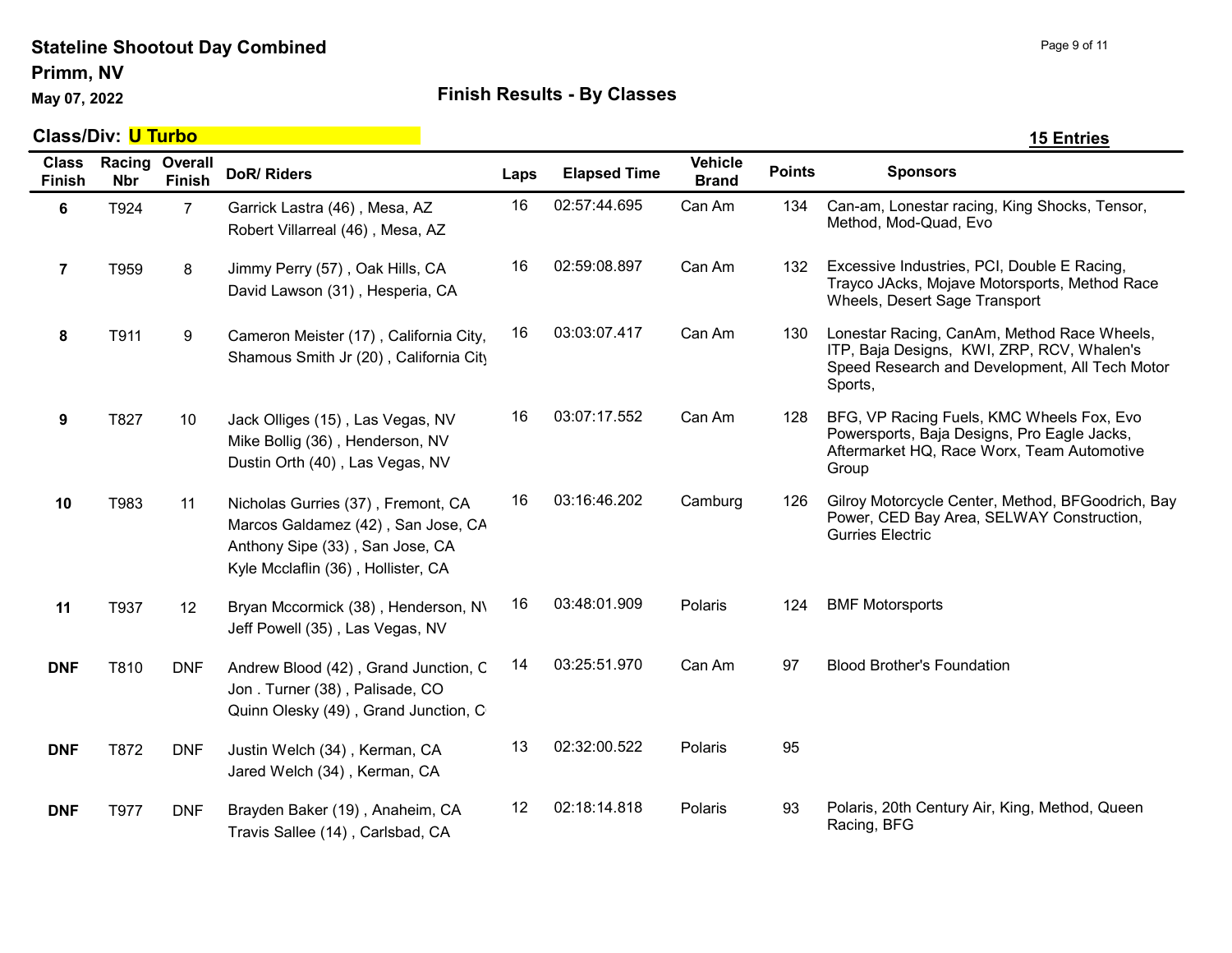#### Primm, NV

## May 07, 2022 **Accord Participate 3 Accord Point Control Control Control Principal Principal Principal Principal Principal Principal Principal Principal Principal Principal Principal Principal Principal Principal Principal**

|                               | <b>Class/Div: U Turbo</b> |                          |                                                                                                                                              |      |                     |                                |               | <b>15 Entries</b>                                                                                                                                                                                                           |
|-------------------------------|---------------------------|--------------------------|----------------------------------------------------------------------------------------------------------------------------------------------|------|---------------------|--------------------------------|---------------|-----------------------------------------------------------------------------------------------------------------------------------------------------------------------------------------------------------------------------|
| <b>Class</b><br><b>Finish</b> | Racing<br>Nbr             | Overall<br><b>Finish</b> | DoR/Riders                                                                                                                                   | Laps | <b>Elapsed Time</b> | <b>Vehicle</b><br><b>Brand</b> | <b>Points</b> | <b>Sponsors</b>                                                                                                                                                                                                             |
| <b>DNF</b>                    | T910                      | <b>DNF</b>               | Dan Fisher (45), Gilbert, AZ<br>Landon Fisher (12), Filbert, AZ                                                                              | 6    | 01:03:12.470        | Can Am                         | 91            | Lonestar Racing. CanAm. Method Race Wheels,<br>Tensor Tires, All Tech Suspension, Tire Balls, Five<br>18 Design, Naga Designs, SDHQ, Rugged Radios,<br>Aims                                                                 |
|                               | Class/Div: U Uni 2900     |                          |                                                                                                                                              |      |                     |                                |               | 3 Entries                                                                                                                                                                                                                   |
| <b>Class</b><br><b>Finish</b> | Racing<br><b>Nbr</b>      | Overall<br><b>Finish</b> | DoR/Riders                                                                                                                                   | Laps | <b>Elapsed Time</b> | <b>Vehicle</b><br><b>Brand</b> | <b>Points</b> | <b>Sponsors</b>                                                                                                                                                                                                             |
| 1                             | 2969                      | 6                        | Mike Lesle (61), Wildomar, CA<br>Sierra Romo (21), Henderson, NV<br>Marshall Lobo (42), Wildomar, CA<br>Dominick Gaglione Jr (21), Hendersor | 16   | 02:52:39.471        | Polaris                        | 150           | KING SHOCKS, MOTO RACE TIRES, METHOD<br>WHEELS, MULTI TOOL, SEAL SAVORS, SPEED<br>STRAP, PRP, JUSTICE BROTHERS, EIBACH,<br>REEL DRIVELINES, SLIME, RUGGED RADIO,<br>ZRP, CHAMPION COOLING SYSTEMS, NRT<br><b>AUTOSPORTS</b> |
| <b>DNF</b>                    | 2901                      | <b>DNF</b>               | Nolan Williams (30), Lompoc, CA<br>Michael Flores (29), Santa Ynez, CA                                                                       | 10   | 01:47:21.924        | Can Am                         | 120           | No Limit RD, Tatum UTV, Rugged Radios, LSR<br>Racing, KDM Shock Technologies                                                                                                                                                |
| <b>DNF</b>                    | 2815                      | <b>DNF</b>               | Ryan Piplic (39), Las Vegas, NV<br>Blake Barnum (31), Las Vegas, NV                                                                          | 9    | 01:33:33.588        | Polaris                        | 116           | Polaris RZR, Longtravel Industries, CST Tires,<br>Method Race Wheel, Rugged Radios, Fox, Aim,<br>Antigravity Batteries, Beard Seats, Dynojet,<br>Summerbrothers                                                             |

## **Class/Div:** UNL Trucks 4 Entries

| <b>Class</b><br><b>Finish</b> | <b>Nbr</b> | <b>Racing Overall</b><br><b>Finish</b> | DoR/Riders                                                                                                                                  | Laps | <b>Elapsed Time</b> | <b>Vehicle</b><br><b>Brand</b> | <b>Points</b> | <b>Sponsors</b>                                                                                                                          |
|-------------------------------|------------|----------------------------------------|---------------------------------------------------------------------------------------------------------------------------------------------|------|---------------------|--------------------------------|---------------|------------------------------------------------------------------------------------------------------------------------------------------|
|                               |            |                                        | Eric Hustead (51), St George, UT<br>Preston Schmid (38), Mesa, AZ                                                                           | 16   | 02:35:58.774        | Ford                           | 150           | Weddle Industry, Trident Engineering, 74 Weld,<br>Dougans Engines, BFGoodrich, Alltech                                                   |
|                               | 27         | 5                                      | Jack Olliges (15), Las Vegas, NV<br>Steve Olliges (58), Las Vegas, NV<br>Dustin Orth (40), Las Vegas, NV<br>Mike Bollig (36), Henderson, NV | 16   | 02:52:36.279        | Ford                           | 145           | Fox, BFG, KMC Wheels, VP Fuels, Danzio<br>Perfromance, Baja Designs, Team Automotive<br>Group                                            |
|                               | 67         | 6                                      | Frank Napoli (41), Las Vegas, NV<br>Anthoney Apalategui (44), Las Vegas,                                                                    | 16   | 02:53:44.460        | Jimco                          | 141           | The Napoli Group, Wiks Racing Engines, Maximum<br>Off Road Transmissions, Jimco, Method Race<br>Wheels, Patrick's Signs, Patricks Gaphix |